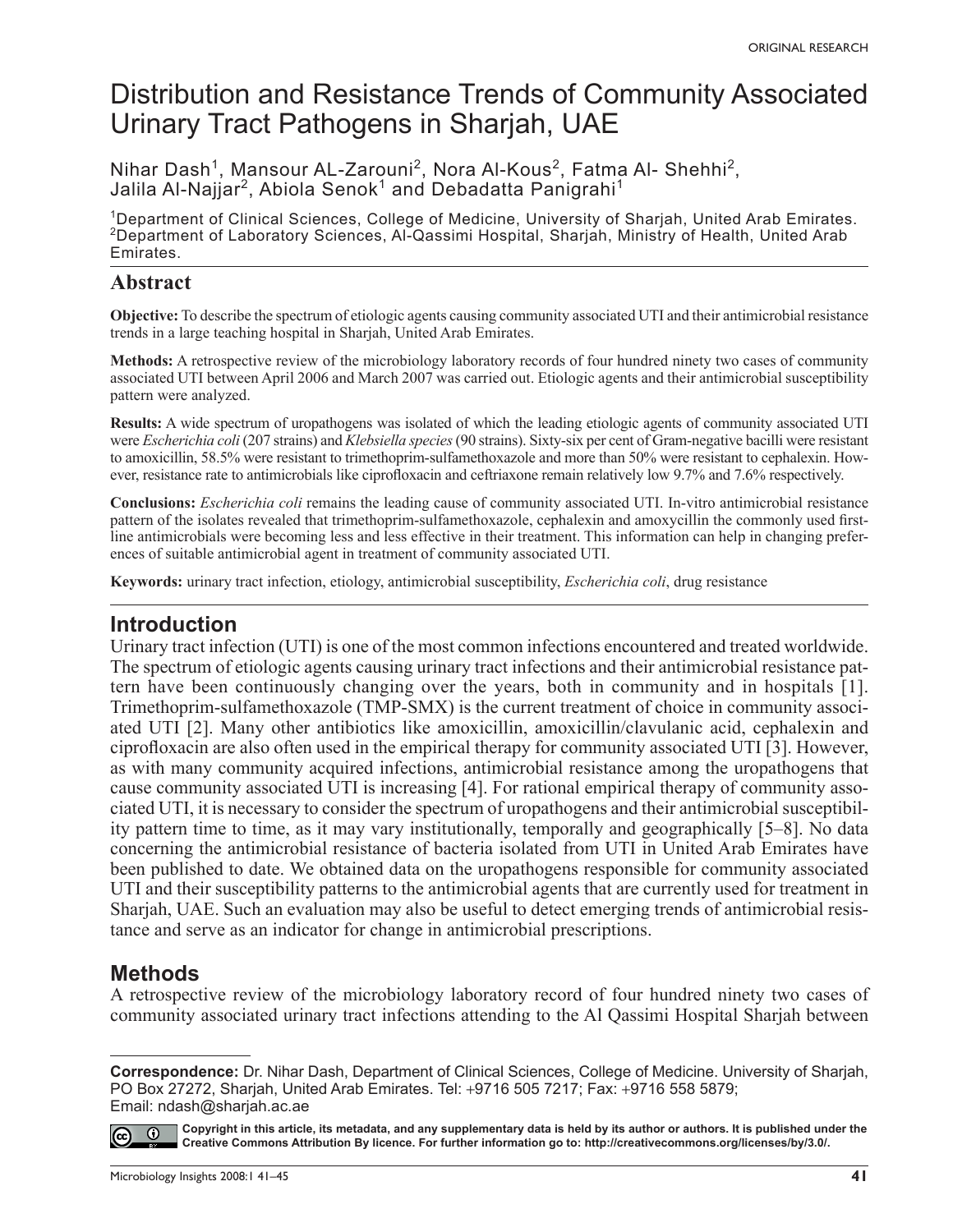April 2006 and March 2007 was performed. Symptomatic UTI, was defined as a positive urine culture  $\ge$ /=10<sup>5</sup> CFU/mL of an uropathogen and the presence of  $\geq$  = 2 acute urinary symptoms. However, colony counts of  $10^4/\text{mL}$  and  $10^3/\text{mL}$ were also considered significant for nonenterobacteriaceae isolates, prior antimicrobial usages and yeast isolates respectively [9]. In cases where more than 1 pathogen was isolated, provided each reached the accepted threshold, they were both taken as uropathogen of significance. The urinary isolates were identified and antimicrobial susceptibility testing was carried out using the Vitek automated system (BioMerieux Vitek, Inc.,). Antimicrobial susceptibility test result of ten most commonly used antibiotics like amoxicillin (AMX) 25 µg, amoxicillin/clavulanic acid (AUG) 30 µg, trimethoprim-sulfamethoxazole (SXT) 25 µg, cephalexin (CPH) 30 µg, ceftriaxone (CFT) 30 µg, gentamicin (GEN) 120 µg, amikacin (AMK) 30  $\mu$ g, norfloxacin (NFX) 10  $\mu$ g, ciprofloxacin (CIP) 5  $\mu$ g, and nitrofurantoin (NFT) 30  $\mu$ g supplied by Oxoid, U.K. were analyzed only.

# **Results**

During a period of one year, a total of four hundred ninety two bacterial isolates from community associated urinary tract infections were studied. The majority 406 (82.5%) of the isolates were from women while the remaining 86 (17.5%) were from men. *Escherichia coli* were the predominant pathogen (270 strains; 55%). The next four pathogens of importance were *Klebsiella species*

including *pneumoniae, oxytoca and ozanae* (90 strains; 18%), and *Citrobacter,* Group B streptococci and *Enterococcus species* each (4%) (Fig. 1). Pathogens less frequently isolated  $(<\!\!4\!\%$ ) were not considered in this analysis. The antimicrobial resistance pattern for 10 commonly used antimicrobial agents of different classes against the six most frequent uropathogens of community associated UTI are summarized in (Table 1).

*Escherichia coli* showed high percentage of resistance to amoxicillin (54%), trimethoprimsulfamethoxazole (53%), cephalexin (45%) and augmentin (37%). Aminoglycosides, third generation cephalosporins, and quinolones were better effective against *E. coli* isolates with susceptibility rate ranging between 87% to 92%. *Klebseilla* and *Citrobacter* spp. also had a similar spectrum displaying high percentage of resistance to trimethoprimsulfamethoxazole, amoxycillin and cephalexin. Quinolones, amnoglycosides and third generation cephalosporins were found to be having better coverage with relatively low reported resistance.

Resistance rates of 20%–56% were observed against trimethoprim-sulfamethoxazole cephalexin, norfloxacin, gentamicin, and ciprofloxacin among the Gram-positive isolates like *Enterococcus* spp. and Group B streptococci. The same isolates were found to be better susceptible to amoxycillin, augmentin, and ceftriaxone with few reportable resistances.

Overall trimethoprim-sulfamethoxazole was the least effective against both gram-positive cocci and gram-negative bacilli. Amoxycillin, augmentin and



**Figure 1.** Causative agents of community associated urinary tract infections. Others\* Includes Staphylococcus, Proteus, Pseudomonas and Enterobacter.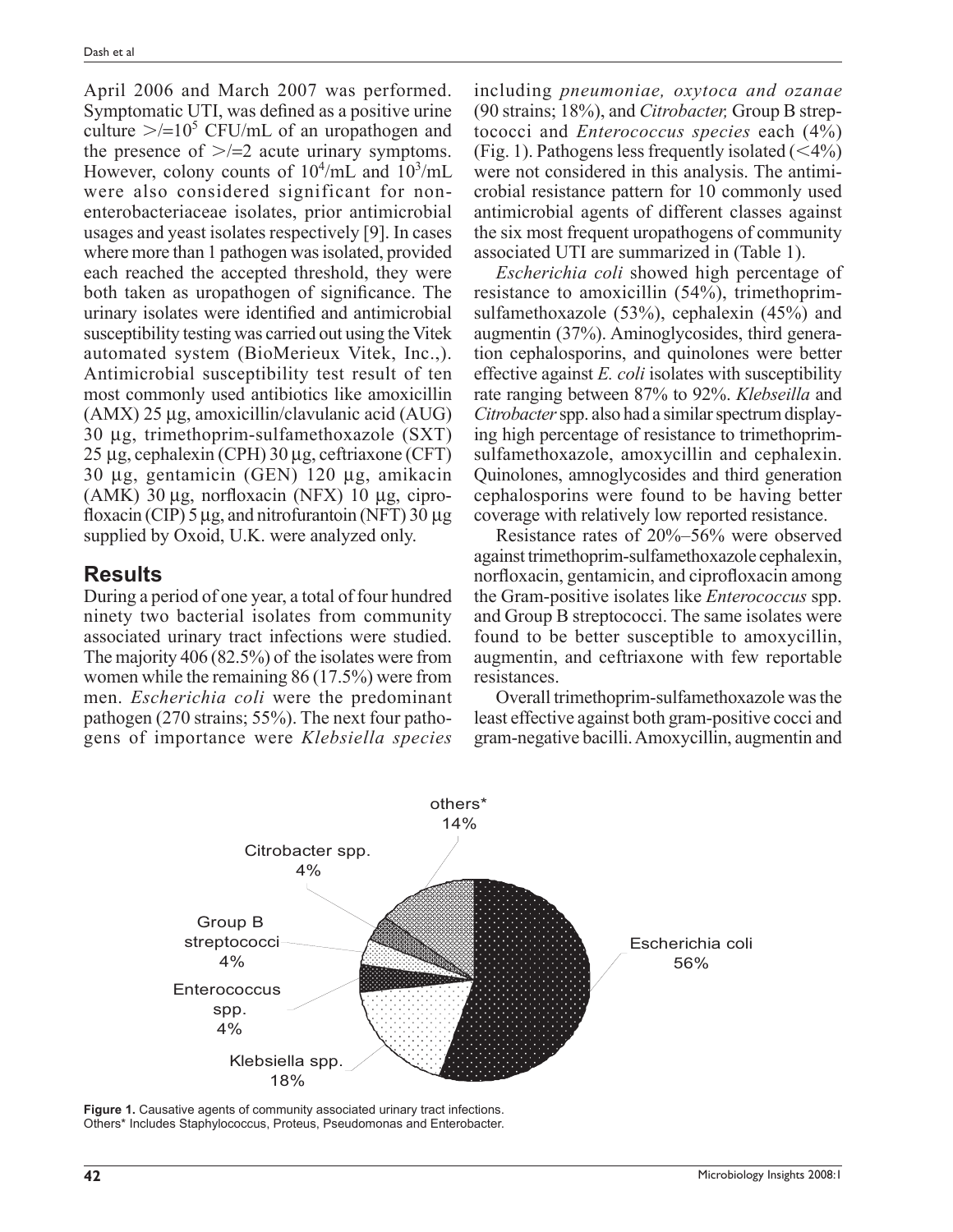| <b>Organisms</b>        | Total<br><b>isolates</b> | <b>AMX</b> | <b>AUG</b> | <b>SXT</b> | <b>NOR</b> | <b>CIP</b> | <b>NFT</b> | <b>CEP</b> | <b>CFT</b> | <b>GEN</b> | AMK |
|-------------------------|--------------------------|------------|------------|------------|------------|------------|------------|------------|------------|------------|-----|
| Escherichia coli        | 270                      | 54         | 37         | 53         | 10         |            | 8          | 45         |            | 13         | 11  |
| Klebsiella spp.         | 90                       | 97         | 36         | 69         | 19         | 18         | 3          | 77         | 11         | 3          |     |
| Enterococcus spp.       | 21                       | 0          | 0          | 19         | 45         | 30         | <b>ND</b>  | 33         | 0          | 56         | 44  |
| Group B<br>streptococci | 21                       | 0          | 0          | 19         | 33         | 20         | ND         | 20         | 0          | ND         | ND. |
| Citrobacter spp.        | 20                       | 78         | 21         | 62         | 15         | 10         | 3          | 79         | 0          | 0          | 0   |

**Table 1.** Resistance pattern (%) of the most prevalent microorganisms isolated from community associated UTIs.

Abbreviations: ND, Not tested; AMX, amoxicillin; AUG, augmentin; SXT, trimethoprim-sulfamethoxazole; NOR, norfloxacin; CIP, ciprofloxacin; NFT, nitrofurantoin; CEP, cephalexin; CFT, ceftriaxone; GEN, gentamicin; AMK, amikacin.

cpehalexin were found to be less effective with significant resistance by the gram negative uropathogens. Qinolones, aminoglycosides and third generation cephalosporins provided the widest coverage.

### **Discussion**

This study shows the distribution and antimicrobial resistance pattern of uropathogens isolated from community associated UTI in a hospital in Sharjah, United Arab Emirates. In our study, *Escherichia coli* remain the most important uropathogen causing community associated UTI and was isolated in 55% cases. Isolation of *Escherichia coli* as the predominant pathogen of community associated UTI has been extensively reported in many studies [10,11]. Although, the decline in *E. coli* isolation (55%) rate in our setting remains unclear. But, similar low rate isolation *E. coli* have also been reported by investigators from developed and developing countries [10,12]. *K. pneumoniae* was the second most common pathogen (18%). Increase isolation of gramnegative pathogens like *Klebsiella and Citrobacter* species, ahead of *Proteus* and *Staphylococcus* which are traditionally associated with community associated UTI clearly demonstrate a change in the spectrum which might have been affected by underlying host factors in general and development of antimicrobial resistance in particular [13,14].

Resistance rates among common uropathogens to many commonly used antimicrobial agents have increased over the years and theses resistance rates vary from country to country [15]. In our study, among the β-lactam antibiotics, amoxicillin had good activity against gram-positive cocci like

Microbiology Insights 2008:1

enterococci and group B streptococci, intermediate activity against *E. coli* and very high resistance percentage (78%–97%) against pathogens like *Klebsiella* spp., *Citrobacter* spp. Similar to this observation various other studies have reported that the overall resistance rates to amoxicillin are between 45%–100% among the different urinary isolates [16,17]. This clearly states that using amoxicillin as a single agent for empirical treatment of a suspected UTI would not cover the majority of uropathogens especially the *Enterobacteriacae* family. Augmentin was found to be performing relatively better in the similar situation. Trimethoprim-sulfamethoxazole another commonly used 1st-line antimicrobial agent had very high resistance rates among the gram-negative isolates (53%–69%). This is in keeping with similar increase in resistance to trimethoprimsulfamethoxazole reported in other countries [18,19], and indicates that the use of this antibiotic as a single agent for the treatment of UTI is not appropriate in our setting.

Alternative regimens such as fluoroquinolone are widely accepted as better empiric choice of UTI treatment in many countries [20]. We found that the fluoroquinolones provided good coverage against most gram-negative isolates with susceptibility rate ranging between 82% to 93% and a comparable rate among the gram-positives (susceptibility rates of 70%–80%). Similarly, low level resistance was reported to nitrofurantoin. This drug exhibited low resistance rate in the major part of the world  $(0\%-5.4\%)$ , despite of it's being used for many years [21]. Our results shows fluoroquinolones are a better choice as reasonable empirical agents of community associated UTI.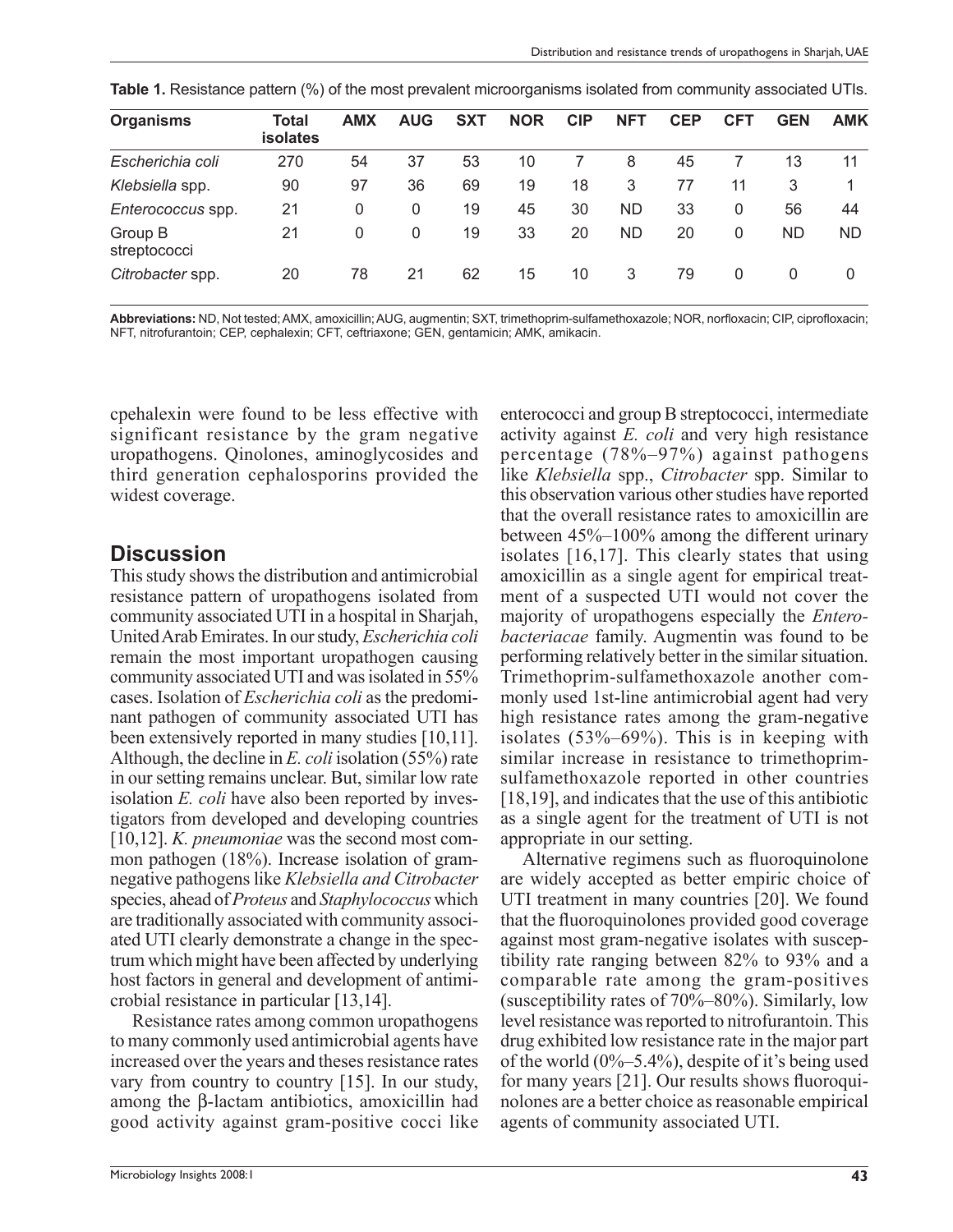Among the cephalosporins, first generation cephalosporin (cephalexin) was found to be least effective for all the uropathogens which showed significant degree of resistance. Whereas, third generation cephalosporin, ceftriaxone had a better spectrum of activity. However, these third generation cephalosporins should be recommended to patients with complicated pyelonephritis and patients who are unable to take oral antimicrobial therapy [15].

Aminoglycosides like gentamicin and amikacin which are known to have good coverage against *Pseudomonas* and other bacteria that are resistant to other antibiotics are usually reserved for serious UTI and used in combination with other antibiotics [22]. In our study, except *Enterococci* isolates which showed approximately 50% resistance to these aminoglycosides, others including *E.coli* were found to be better covered with susceptibility percentage ranging from  $90\% - 100\%$ .

This laboratory based in vitro study had several potential limitations like unavailability of information on age distribution of the patients and production of Extended-Spectrum beta-Lactamase (ESBL) by the isolates. We do appreciate the fact that multi-resistance is usually related to production of ESBL that lead to inappropriate use of antibiotics and treatment failure [23]. To solve this issue, our laboratory has recently (Jan 2008) incorporated ESBL testing as a routine procedure for the required isolates and we should be able to address the problem in near future.

In conclusion, this study provided the much needed information on the prevalence of common uropathogens of community associated UTI and their resistance trend to commonly used antimicrobials in Sharjah, United Arab Emirates. This study revealed that *E. coli* is the predominant bacterial pathogen of community associated UTI in Sharjah, UAE. It also demonstrated an increasing resistance to commonly used 1st- line antimicrobials like amoxicillin, trimethoprim-sulfamethoxazole and cephalexin by these isolates. We believe this information would provide a baseline for continuous surveillance of uropathogens spectrum and their resistance pattern to ensure appropriate treatment and prevent further development of drug resistance. Currently, the most appropriate agent for the empirical management of community associated UTI seems to be a fluoroquinolone like the ciprofloxacin.

### **Acknowledgments**

We are grateful to the staff members of the Laboratory Services, Al Qassimi Hospital, Sharjah, UAE who assisted in collection of study data.

## **Conflict of Interest Statement**

Nothing to declare.

#### **References**

- Kahlmeter, G. 2003. ECO.SENS. An international survey of the antimicrobial susceptibility of pathogens from uncomplicated urinary tract infections: the ECO.SENS Project. *J. Antimicrob. Chemother.*, 51:69–76.
- [2] Warren, J.W., Abrutyn, E., Hebel, J.R., Johnson, J.R., Scaeffer, A.J. and Stamm, W.E. 1999. Guidelines for antimicrobial treatment of uncomplicated acute bacterial cystitis and acute pyelonephritis in women. Infectious Diseases Society of America. *Clin. Infect. Dis.*, 29:745–58.
- [3] Kallen, A.J., Welch, H.G. and Sirovich, B.E. 2006. Current antibiotic therapy for isolated urinary tract infections in women. *Arch. Intern. Med.*, 166:635–9.
- [4] Goldstein, F.W. 2000. Antibiotic susceptibility of bacterial strains isolated from patients with community-acquired urinary tract infections in France. Multicentre Study Group. *Eur. J. Clin. Microbiol. Infect. Dis.*, 19:112–7.
- [5] Andrade, S.S., Sader, H.S., Jones, R.N., Pereira, A.S., Pignatari, A.C. and Gales, A.C. 2006. Increased resistance to first-line agents among bacterial pathogens isolated from urinary tract infections in Latin America: time for local guidelines? *Mem. Inst. Oswaldo Cruz.*, 101:741–8.
- [6] Fluit, A.C., Jones, M.E., Schmitz, F.J., Acar, J., Gupta, R. and Verhoef, J. 2000. Antimicrobial resistance among urinary tract infection (UTI) isolates in Europe: results from the SENTRY. Antimicrobial Surveillance Program 1997. *Antonie Van. Leeuwenhoek.*, 77:147–52.
- [7] Gales, A.C., Sader, H.S. and Jones, R.N. 2002. Urinary tract infection trends in Latin American hospitals: report from the SENTRY. antimicrobial surveillance program (1997–2000). *Diagn. Microbiol. Infect. Dis.*, 44:289–99.
- [8] Gordon, K.A. and Jones, R.N. 2003. Susceptibility patterns of orally administered antimicrobials among urinary tract infection pathogens from hospitalized patients in North America: comparison report to Europe and Latin America. Results from the SENTRY. Antimicrobial Surveillance Program (2000). *Diagn. Microbiol. Infect. Dis.*, 45:295–301.
- [9] Sussman, M. 1998. Urinary tract infections. In: Collier L, Balows A, Sussman M (Eds.). Topley and Wilson's Microbiology and Microbial Infections 9th edn (Arnold, London) pp. 601–21
- [10] Hryniewicz, K., Szczypa, K., Sulikowska, A. et al. 2001. Antibiotic susceptibility of bacterial strains isolated from urinary tract infections in Poland. *J. Antimicrob. Chemother*, 47:773–80.
- [11] Sobel, J.D. and Kaye, D. Urinary tract infections. In: Mandell GL, Bennett JE, Dolin R. (editor). Mandell, Douglas and Bennett's Principals and practice of infectious diseases. 5. Philadelphia: Churchill Livingstone; 2000.
- [12] Mohammed Akram, Mohammed Shahid, and Asad U Khan. 2007. Etiology and antibiotic resistance patterns of community-acquired urinary tract infections in J. N. M C Hospital Aligarh, India. *Ann. Clin. Microbiol. Antimicrob*., 6:4.
- [13] Ronald, A. 2002. The etiology of urinary tract infection: traditional and emerging pathogens. *Am. J. Med*., 113:14–9.
- [14] Alos, J.I. 2005. Epidemiology and etiology of urinary tract infections in the community. Antimicrobial susceptibility of the main pathogens and clinical significance of resistance. *Enferm. Infecc. Microbiol. Clin*., 23:3–8.